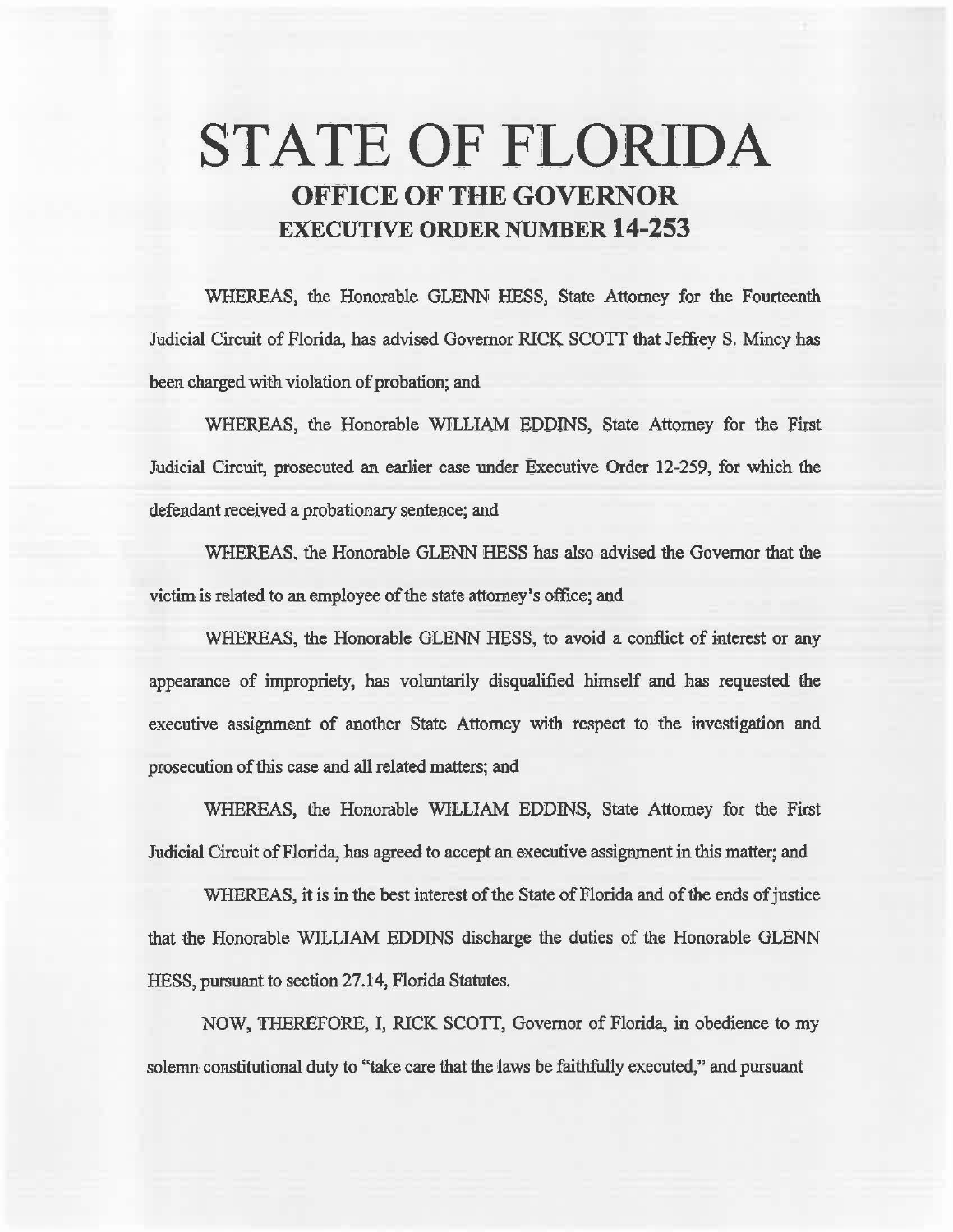to the Constitution and laws of the State of Florida, issue the following Executive Order, effective immediately:

## Section 1.

The Honorable WILLIAM EDDINS, State Attorney for the First Judicial Circuit of Florida, referred to as the "Assigned State Attorney," is assigned to discharge the duties of the Honorable GLENN HESS, State Attorney for the Fourteenth Judicial Circuit of Florida, as they relate to the investigation, prosecution and all matters related to Jeffrey S. Mincy. Section 2.

The Assigned State Attorney or one or more Assistant State Attorneys and Investigators, who have been designated by the Assigned State Attorney, shall proceed immediately to the Fourteenth Judicial Circuit of Florida, and are vested with the authority to perform the duties prescribed herein.

## Section 3.

All residents of the Fourteenth Judicial Circuit are requested, and all public officials are directed, to cooperate and render whatever assistance is necessary to the Assigned State Attorney, so that justice may be served.

## Section 4.

The period of this Executive Assignment shall be for one (1) year, to and including September 12, 2015.